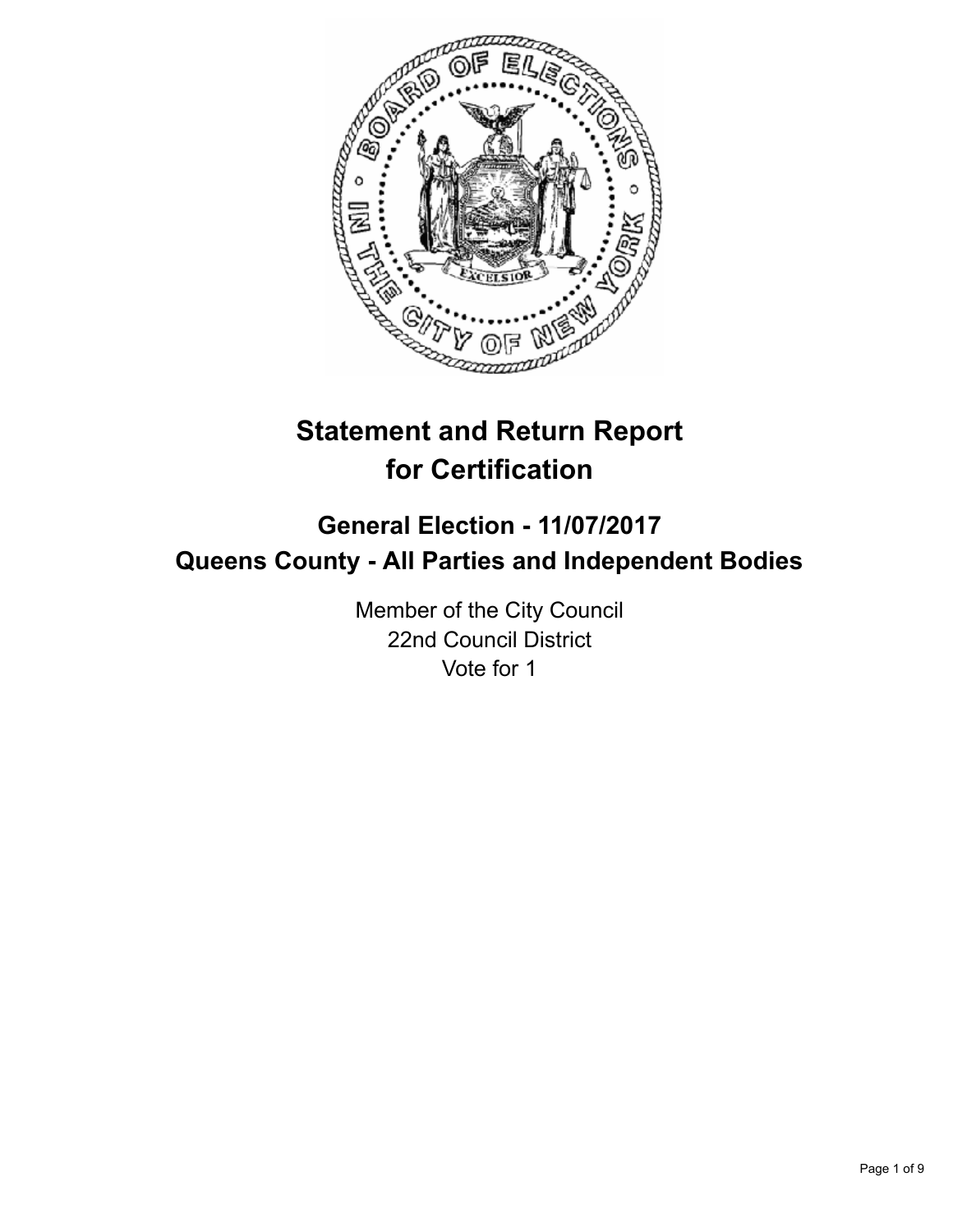

| PUBLIC COUNTER                                           | 1,004    |
|----------------------------------------------------------|----------|
| MANUALLY COUNTED EMERGENCY                               | $\Omega$ |
| ABSENTEE / MILITARY                                      | 22       |
| <b>AFFIDAVIT</b>                                         | 5        |
| <b>Total Ballots</b>                                     | 1,031    |
| Less - Inapplicable Federal/Special Presidential Ballots | 0        |
| <b>Total Applicable Ballots</b>                          | 1,031    |
| COSTA G. CONSTANTINIDES (DEMOCRATIC)                     | 711      |
| COSTA G. CONSTANTINIDES (WORKING FAMILIES)               | 130      |
| KATHLEEN K. SPRINGER (DIVE IN)                           | 51       |
| ANTHONY NUZIATO (WRITE-IN)                               |          |
| NIGEL GREMBOWSKI (WRITE-IN)                              |          |
| RAND PAUL (WRITE-IN)                                     |          |
| UNATTRIBUTABLE WRITE-IN (WRITE-IN)                       |          |
| <b>Total Votes</b>                                       | 896      |
| Unrecorded                                               | 135      |
|                                                          |          |

| PUBLIC COUNTER                                           | 1,041 |
|----------------------------------------------------------|-------|
| <b>MANUALLY COUNTED EMERGENCY</b>                        | 0     |
| <b>ABSENTEE / MILITARY</b>                               | 22    |
| AFFIDAVIT                                                | 14    |
| <b>Total Ballots</b>                                     | 1,077 |
| Less - Inapplicable Federal/Special Presidential Ballots | 0     |
| <b>Total Applicable Ballots</b>                          | 1,077 |
| COSTA G. CONSTANTINIDES (DEMOCRATIC)                     | 782   |
| COSTA G. CONSTANTINIDES (WORKING FAMILIES)               | 63    |
| KATHLEEN K. SPRINGER (DIVE IN)                           | 36    |
| ANA MARIA BAZAN (WRITE-IN)                               | 2     |
| <b>JORGE MORALES (WRITE-IN)</b>                          | 1     |
| SEAN TOOMEY (WRITE-IN)                                   | 1     |
| UNATTRIBUTABLE WRITE-IN (WRITE-IN)                       | 1     |
| <b>Total Votes</b>                                       | 886   |
| Unrecorded                                               | 191   |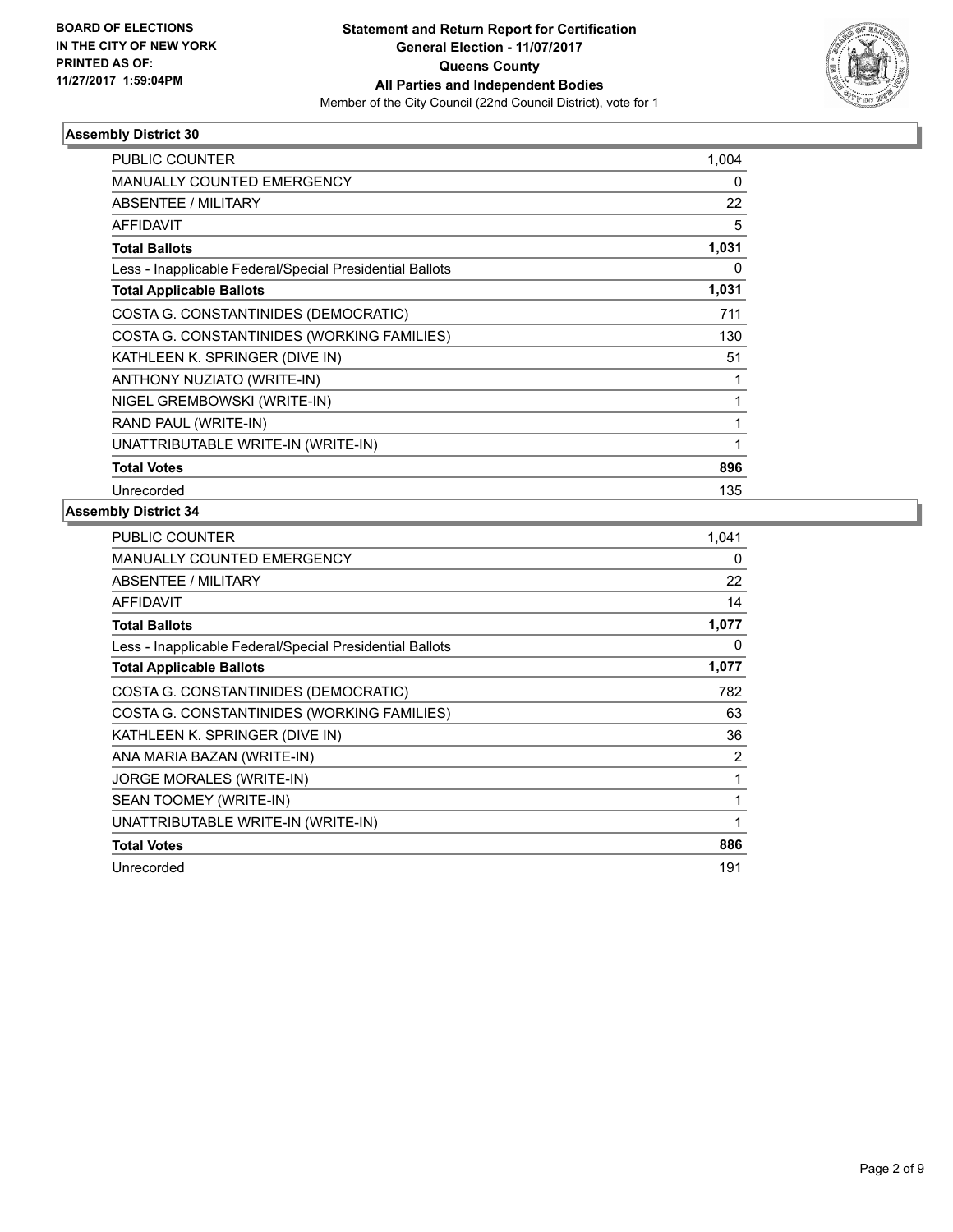

| <b>PUBLIC COUNTER</b>                                    | 299 |
|----------------------------------------------------------|-----|
| <b>MANUALLY COUNTED EMERGENCY</b>                        | 0   |
| <b>ABSENTEE / MILITARY</b>                               | 6   |
| <b>AFFIDAVIT</b>                                         | 3   |
| <b>Total Ballots</b>                                     | 308 |
| Less - Inapplicable Federal/Special Presidential Ballots | 0   |
| <b>Total Applicable Ballots</b>                          | 308 |
| COSTA G. CONSTANTINIDES (DEMOCRATIC)                     | 234 |
| COSTA G. CONSTANTINIDES (WORKING FAMILIES)               | 22  |
| KATHLEEN K. SPRINGER (DIVE IN)                           | 16  |
| UNATTRIBUTABLE WRITE-IN (WRITE-IN)                       | 1   |
| <b>Total Votes</b>                                       | 273 |
| Unrecorded                                               | 35  |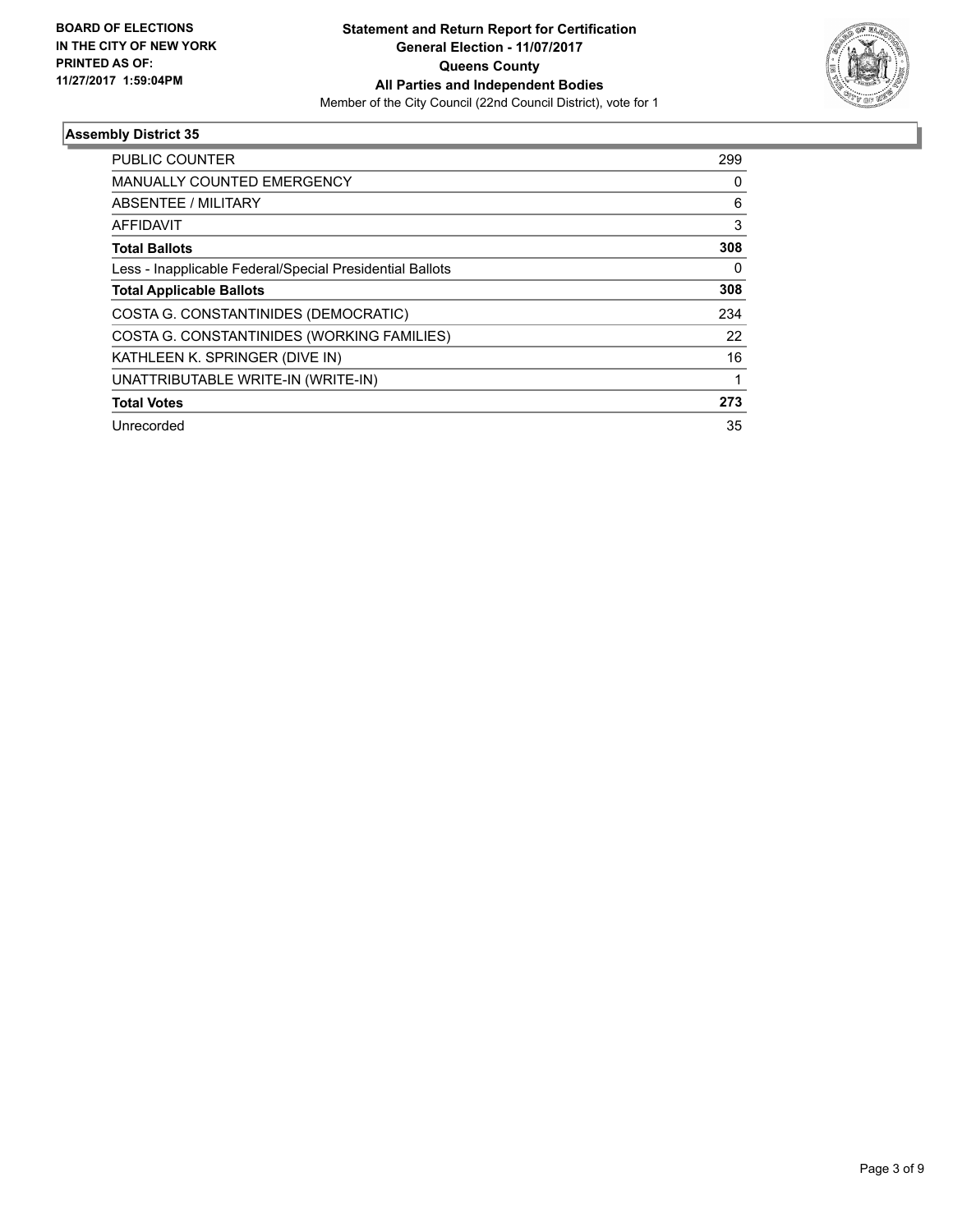

| PUBLIC COUNTER                                           | 17,346                  |
|----------------------------------------------------------|-------------------------|
| MANUALLY COUNTED EMERGENCY                               | 0                       |
| <b>ABSENTEE / MILITARY</b>                               | 298                     |
| AFFIDAVIT                                                | 250                     |
| <b>Total Ballots</b>                                     | 17,894                  |
| Less - Inapplicable Federal/Special Presidential Ballots | 0                       |
| <b>Total Applicable Ballots</b>                          | 17,894                  |
| COSTA G. CONSTANTINIDES (DEMOCRATIC)                     | 12,678                  |
| COSTA G. CONSTANTINIDES (WORKING FAMILIES)               | 1,970                   |
| KATHLEEN K. SPRINGER (DIVE IN)                           | 1,082                   |
| ADAM REESE (WRITE-IN)                                    | 1                       |
| AL SHARPTON (WRITE-IN)                                   | 1                       |
| ANGEL RAMIREZ (WRITE-IN)                                 | 1                       |
| ARIEL MARCOS (WRITE-IN)                                  | $\mathbf{1}$            |
| BERNIE SANDERS (WRITE-IN)                                | 1                       |
| BIBI HAMIO (WRITE-IN)                                    | 1                       |
| <b>BO DIETL (WRITE-IN)</b>                               | 1                       |
| C W BURGIS (WRITE-IN)                                    | 1                       |
| CHRISTINE VAN KIPP (WRITE-IN)                            | 1                       |
| DAMIEN NOLAN (WRITE-IN)                                  | $\mathbf{1}$            |
| DANIELLE DESTEFANO (WRITE-IN)                            | 2                       |
| DAVID PINEIRO (WRITE-IN)                                 | 1                       |
| DEREK JETER (WRITE-IN)                                   | $\mathbf{1}$            |
| DONALD TRUMP JR (WRITE-IN)                               | 1                       |
| ELLEN KODADEK (WRITE-IN)                                 | 1                       |
| ELLIOT SPITZER (WRITE-IN)                                | $\mathbf{1}$            |
| EMMA MUDRICK (WRITE-IN)                                  | 1                       |
| ERIN BRENNAN (WRITE-IN)                                  | 1                       |
| FRANCISCO MOYA (WRITE-IN)                                | 2                       |
| <b>GEORGE KONETSKY (WRITE-IN)</b>                        | 1                       |
| HAMMSEL MUTTER (WRITE-IN)                                | 1                       |
| HANSSEL MATTCAI (WRITE-IN)                               | 1                       |
| HENRY AERY (WRITE-IN)                                    | 1                       |
| HOMER SIMPSON (WRITE-IN)                                 | $\overline{\mathbf{c}}$ |
| JAMES EPPICH (WRITE-IN)                                  | 1                       |
| JAMES HULL (WRITE-IN)                                    | 1                       |
| JAMES WAYDEN (WRITE-IN)                                  | 1                       |
| JASON WEINGARTNER (WRITE-IN)                             | 1                       |
| JERRY J. RAIMONDO (WRITE-IN)                             | 1                       |
| JIMMY MCMILLIAN (WRITE-IN)                               | 1                       |
| JOHN SPENSIERI (WRITE-IN)                                | 1                       |
| JOSEPH KATE (WRITE-IN)                                   | 1                       |
| KIMBERLY MULLARKEY (WRITE-IN)                            | 2                       |
| KIMON THERMOS (WRITE-IN)                                 | $\mathbf{1}$            |
| KONSTANDINOS MAROULIS (WRITE-IN)                         | 1                       |
| KONSTANTINOS POULIDIS (WRITE-IN)                         | $\mathbf{1}$            |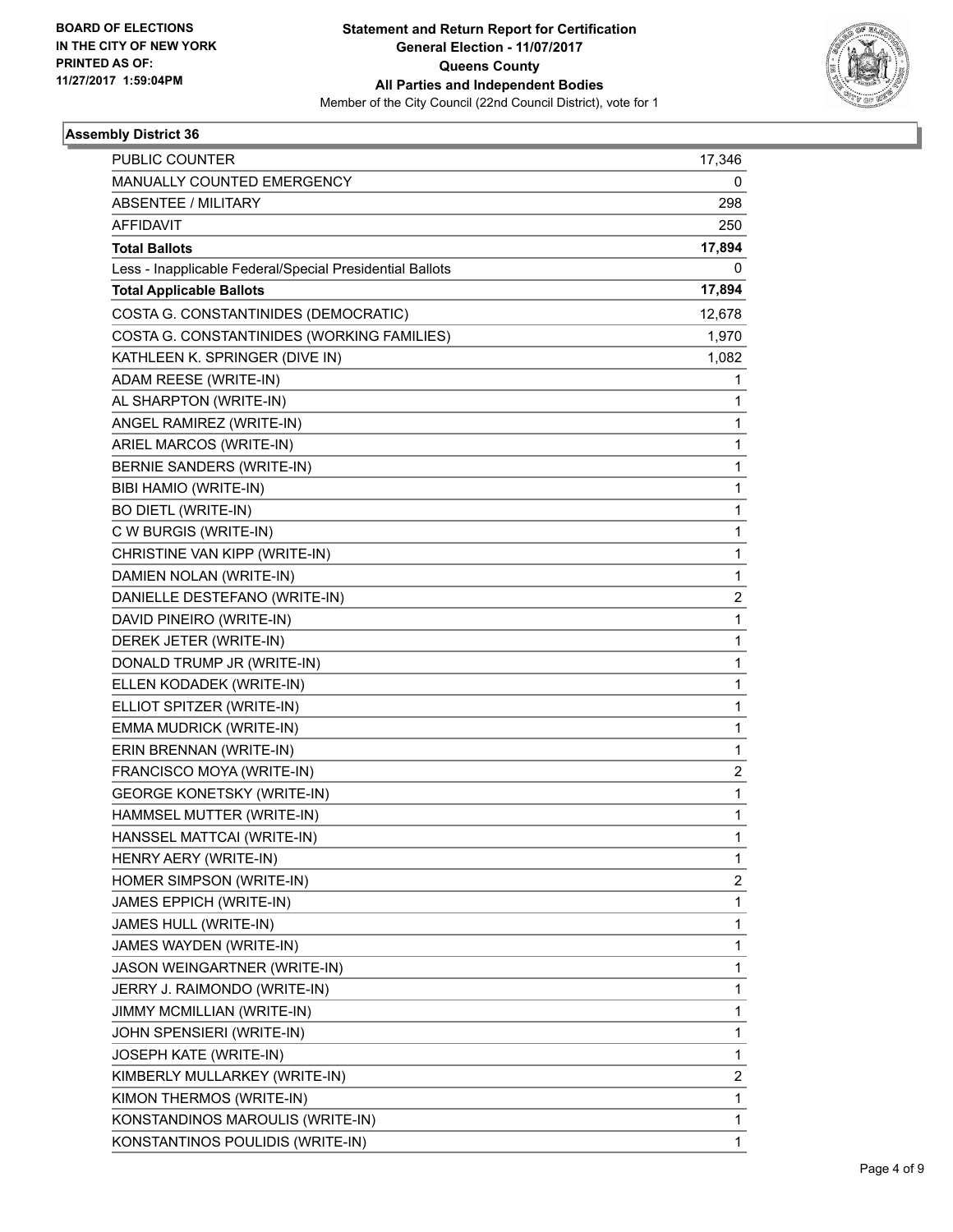

| KOREY WISE (WRITE-IN)              | 1      |
|------------------------------------|--------|
| KRISTAPS PORZINGIS (WRITE-IN)      | 1      |
| LAURA GILLEN (WRITE-IN)            | 1      |
| LAURA WRIGHT (WRITE-IN)            | 1      |
| LYNN SERPE (WRITE-IN)              | 1      |
| <b>MACARTNEY MORRIS (WRITE-IN)</b> | 1      |
| MARVIN JEFFCOAT (WRITE-IN)         | 1      |
| MATTHEW RYBA (WRITE-IN)            | 1      |
| MATTHEW W. RYBA (WRITE-IN)         | 1      |
| MEREDITH BEGLEY (WRITE-IN)         | 1      |
| MICHAEL GLUS (WRITE-IN)            | 1      |
| MICHAEL O DIAZ (WRITE-IN)          | 1      |
| MICKEY MOUSE (WRITE-IN)            | 1      |
| MONIKA WILCOX (WRITE-IN)           | 1      |
| NICOLAS C. SARVIDES (WRITE-IN)     | 1      |
| NICOLE MALLIOTAKAS (WRITE-IN)      | 1      |
| ORESTES ALVAREZ-JACINTO (WRITE-IN) | 1      |
| PAUL A. VALLONE (WRITE-IN)         | 1      |
| PAUL D GRAZIANO (WRITE-IN)         | 1      |
| PETER DOUSKALIS (WRITE-IN)         | 1      |
| ROSARIA ALAIMO (WRITE-IN)          | 1      |
| SARA ISABELLE STANLEY (WRITE-IN)   | 1      |
| SCOTT ADAMS (WRITE-IN)             | 1      |
| SNOOP DOG (WRITE-IN)               | 1      |
| STERGIOS S. BIBIS PH.D. (WRITE-IN) | 1      |
| THOMAS SEBAZCO (WRITE-IN)          | 1      |
| UNATTRIBUTABLE WRITE-IN (WRITE-IN) | 15     |
| WALTER KOWALEWSKI (WRITE-IN)       | 1      |
| WILLIAM K. KREGLER (WRITE-IN)      | 1      |
| <b>Total Votes</b>                 | 15,813 |
| Unrecorded                         | 2,081  |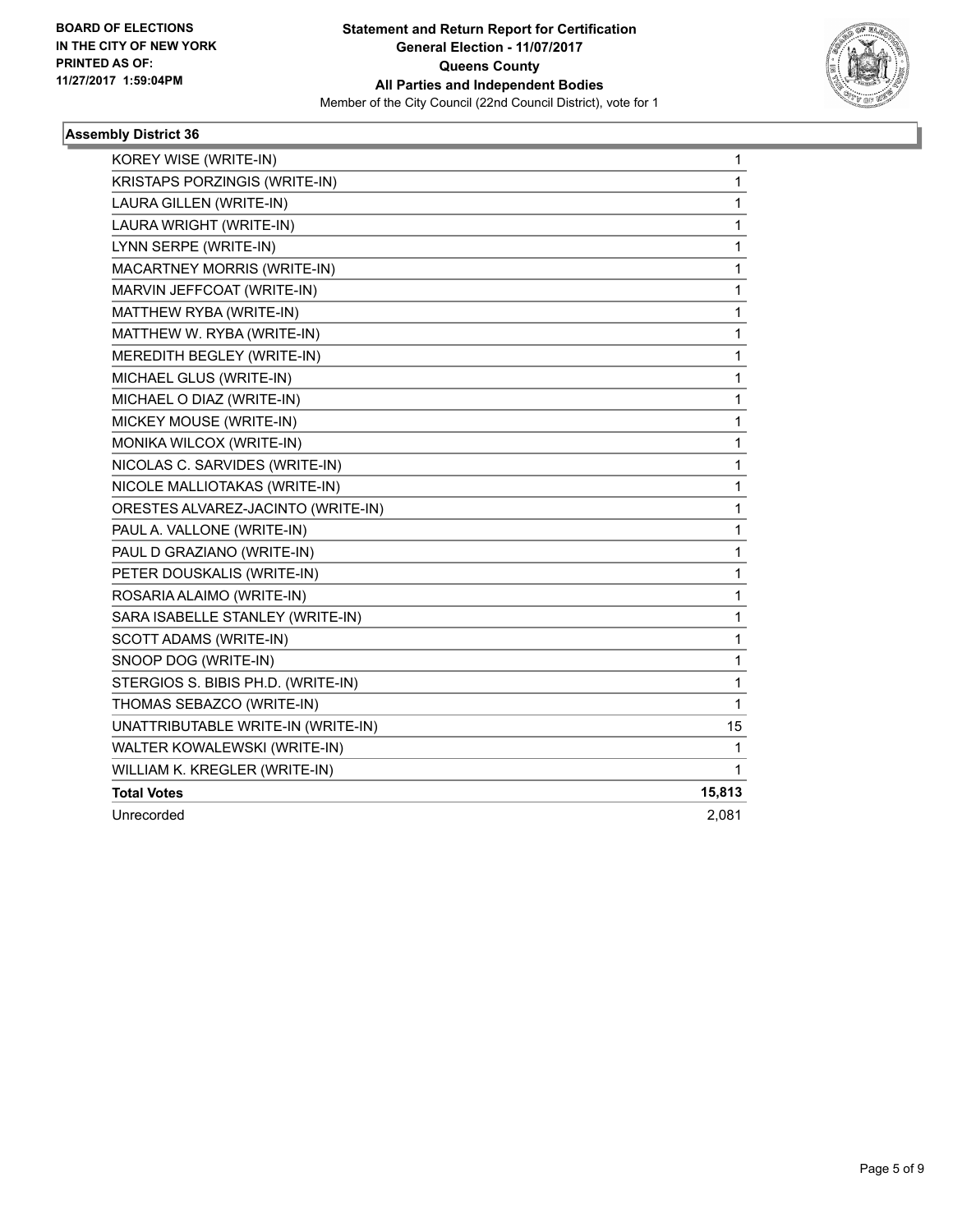

| PUBLIC COUNTER                                           | 933 |
|----------------------------------------------------------|-----|
| <b>MANUALLY COUNTED EMERGENCY</b>                        | 0   |
| <b>ABSENTEE / MILITARY</b>                               | 9   |
| <b>AFFIDAVIT</b>                                         | 6   |
| <b>Total Ballots</b>                                     | 948 |
| Less - Inapplicable Federal/Special Presidential Ballots | 0   |
| <b>Total Applicable Ballots</b>                          | 948 |
| COSTA G. CONSTANTINIDES (DEMOCRATIC)                     | 759 |
| COSTA G. CONSTANTINIDES (WORKING FAMILIES)               | 66  |
| KATHLEEN K. SPRINGER (DIVE IN)                           | 38  |
| JEFFREY HOLLOWAY (WRITE-IN)                              |     |
| MARCELLA J.S. DAVIS (WRITE-IN)                           |     |
| UNATTRIBUTABLE WRITE-IN (WRITE-IN)                       | 3   |
| <b>Total Votes</b>                                       | 868 |
| Unrecorded                                               | 80  |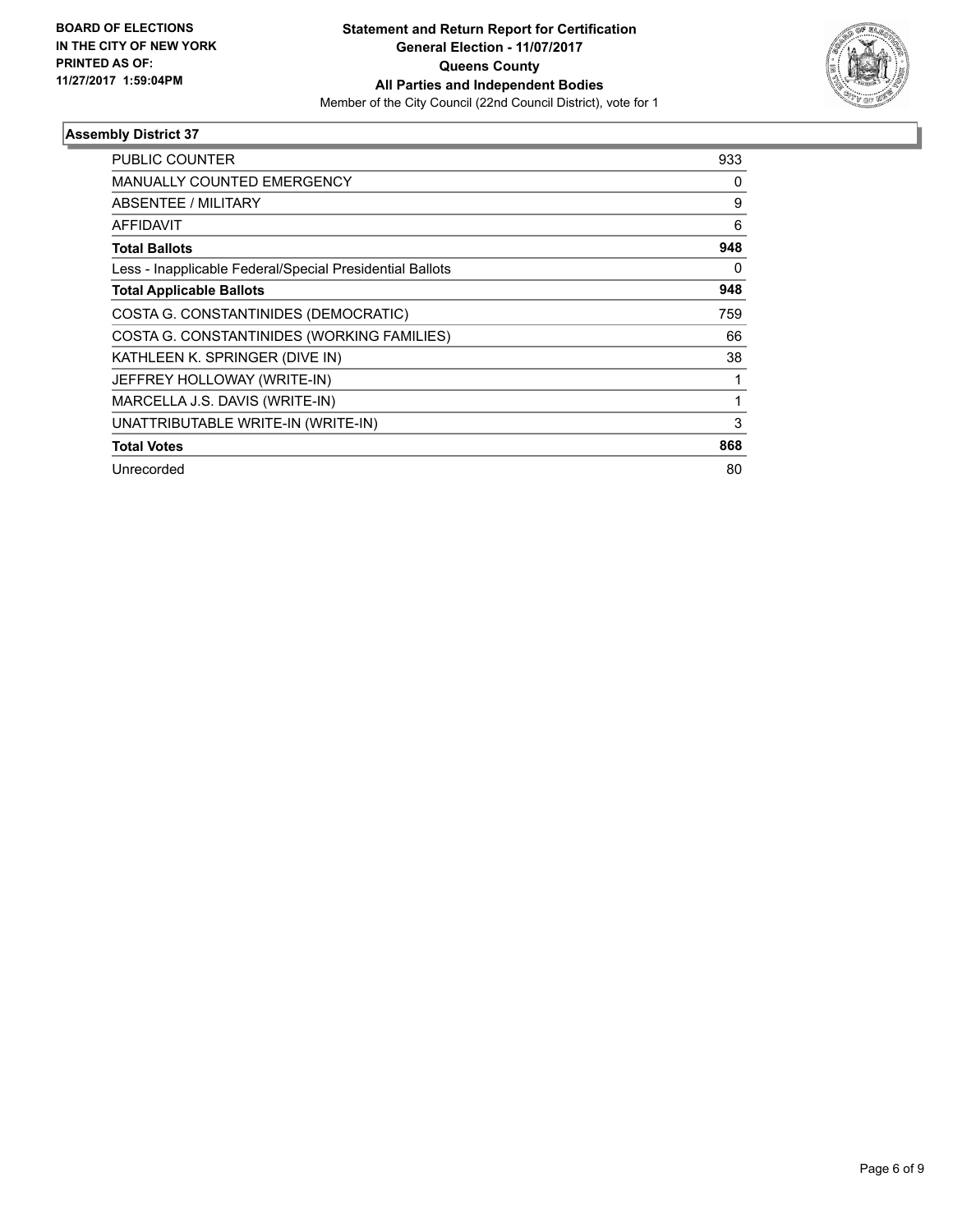

### **Total for Member of the City Council (22nd Council District) - Queens County**

| PUBLIC COUNTER                                           | 20,623                  |
|----------------------------------------------------------|-------------------------|
| MANUALLY COUNTED EMERGENCY                               | 0                       |
| <b>ABSENTEE / MILITARY</b>                               | 357                     |
| <b>AFFIDAVIT</b>                                         | 278                     |
| <b>Total Ballots</b>                                     | 21,258                  |
| Less - Inapplicable Federal/Special Presidential Ballots | 0                       |
| <b>Total Applicable Ballots</b>                          | 21,258                  |
| COSTA G. CONSTANTINIDES (DEMOCRATIC)                     | 15,164                  |
| COSTA G. CONSTANTINIDES (WORKING FAMILIES)               | 2,251                   |
| KATHLEEN K. SPRINGER (DIVE IN)                           | 1,223                   |
| ADAM REESE (WRITE-IN)                                    | 1                       |
| AL SHARPTON (WRITE-IN)                                   | 1                       |
| ANA MARIA BAZAN (WRITE-IN)                               | 2                       |
| ANGEL RAMIREZ (WRITE-IN)                                 | $\mathbf{1}$            |
| ANTHONY NUZIATO (WRITE-IN)                               | 1                       |
| ARIEL MARCOS (WRITE-IN)                                  | 1                       |
| BERNIE SANDERS (WRITE-IN)                                | $\mathbf{1}$            |
| BIBI HAMIO (WRITE-IN)                                    | 1                       |
| <b>BO DIETL (WRITE-IN)</b>                               | 1                       |
| C W BURGIS (WRITE-IN)                                    | 1                       |
| CHRISTINE VAN KIPP (WRITE-IN)                            | 1                       |
| DAMIEN NOLAN (WRITE-IN)                                  | 1                       |
| DANIELLE DESTEFANO (WRITE-IN)                            | $\overline{\mathbf{c}}$ |
| DAVID PINEIRO (WRITE-IN)                                 | 1                       |
| DEREK JETER (WRITE-IN)                                   | 1                       |
| DONALD TRUMP JR (WRITE-IN)                               | 1                       |
| ELLEN KODADEK (WRITE-IN)                                 | 1                       |
| ELLIOT SPITZER (WRITE-IN)                                | 1                       |
| EMMA MUDRICK (WRITE-IN)                                  | 1                       |
| ERIN BRENNAN (WRITE-IN)                                  | 1                       |
| FRANCISCO MOYA (WRITE-IN)                                | 2                       |
| <b>GEORGE KONETSKY (WRITE-IN)</b>                        | $\mathbf{1}$            |
| HAMMSEL MUTTER (WRITE-IN)                                | 1                       |
| HANSSEL MATTCAI (WRITE-IN)                               | 1                       |
| HENRY AERY (WRITE-IN)                                    | 1                       |
| HOMER SIMPSON (WRITE-IN)                                 | 2                       |
| JAMES EPPICH (WRITE-IN)                                  | 1                       |
| JAMES HULL (WRITE-IN)                                    | 1                       |
| JAMES WAYDEN (WRITE-IN)                                  | 1                       |
| JASON WEINGARTNER (WRITE-IN)                             | 1                       |
| JEFFREY HOLLOWAY (WRITE-IN)                              | 1                       |
| JERRY J. RAIMONDO (WRITE-IN)                             | 1                       |
| JIMMY MCMILLIAN (WRITE-IN)                               | 1                       |
| JOHN SPENSIERI (WRITE-IN)                                | 1                       |
| JORGE MORALES (WRITE-IN)                                 | 1                       |
| JOSEPH KATE (WRITE-IN)                                   | 1                       |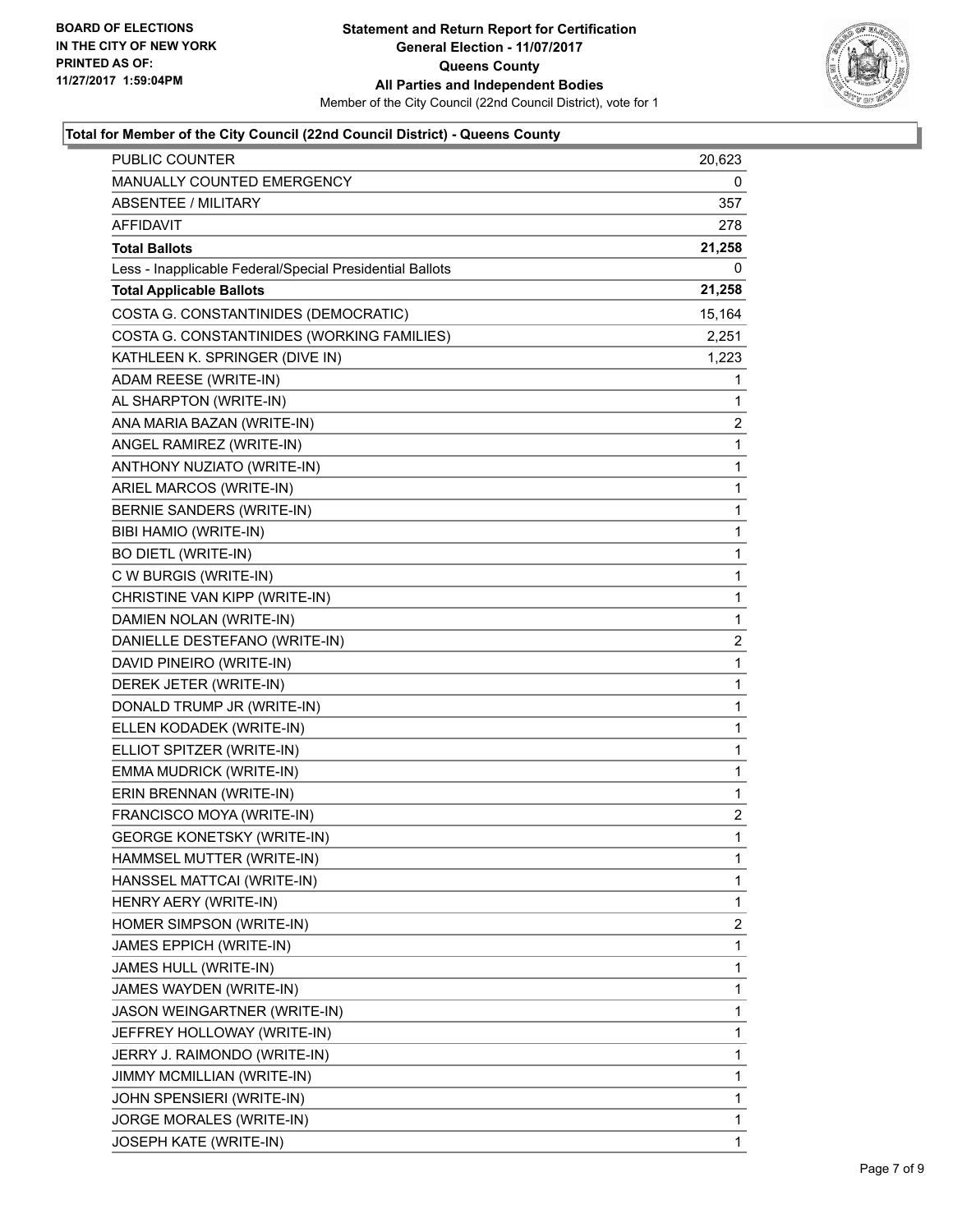

### **Total for Member of the City Council (22nd Council District) - Queens County**

| KIMBERLY MULLARKEY (WRITE-IN)      | 2      |
|------------------------------------|--------|
| KIMON THERMOS (WRITE-IN)           | 1      |
| KONSTANDINOS MAROULIS (WRITE-IN)   | 1      |
| KONSTANTINOS POULIDIS (WRITE-IN)   | 1      |
| KOREY WISE (WRITE-IN)              | 1      |
| KRISTAPS PORZINGIS (WRITE-IN)      | 1      |
| LAURA GILLEN (WRITE-IN)            | 1      |
| LAURA WRIGHT (WRITE-IN)            | 1      |
| LYNN SERPE (WRITE-IN)              | 1      |
| MACARTNEY MORRIS (WRITE-IN)        | 1      |
| MARCELLA J.S. DAVIS (WRITE-IN)     | 1      |
| MARVIN JEFFCOAT (WRITE-IN)         | 1      |
| MATTHEW RYBA (WRITE-IN)            | 1      |
| MATTHEW W. RYBA (WRITE-IN)         | 1      |
| MEREDITH BEGLEY (WRITE-IN)         | 1      |
| MICHAEL GLUS (WRITE-IN)            | 1      |
| MICHAEL O DIAZ (WRITE-IN)          | 1      |
| MICKEY MOUSE (WRITE-IN)            | 1      |
| MONIKA WILCOX (WRITE-IN)           | 1      |
| NICOLAS C. SARVIDES (WRITE-IN)     | 1      |
| NICOLE MALLIOTAKAS (WRITE-IN)      | 1      |
| NIGEL GREMBOWSKI (WRITE-IN)        | 1      |
| ORESTES ALVAREZ-JACINTO (WRITE-IN) | 1      |
| PAUL A. VALLONE (WRITE-IN)         | 1      |
| PAUL D GRAZIANO (WRITE-IN)         | 1      |
| PETER DOUSKALIS (WRITE-IN)         | 1      |
| RAND PAUL (WRITE-IN)               | 1      |
| ROSARIA ALAIMO (WRITE-IN)          | 1      |
| SARA ISABELLE STANLEY (WRITE-IN)   | 1      |
| SCOTT ADAMS (WRITE-IN)             | 1      |
| SEAN TOOMEY (WRITE-IN)             | 1      |
| SNOOP DOG (WRITE-IN)               | 1      |
| STERGIOS S. BIBIS PH.D. (WRITE-IN) | 1      |
| THOMAS SEBAZCO (WRITE-IN)          | 1      |
| UNATTRIBUTABLE WRITE-IN (WRITE-IN) | 21     |
| WALTER KOWALEWSKI (WRITE-IN)       | 1      |
| WILLIAM K. KREGLER (WRITE-IN)      | 1      |
| <b>Total Votes</b>                 | 18,736 |
| Unrecorded                         | 2,522  |